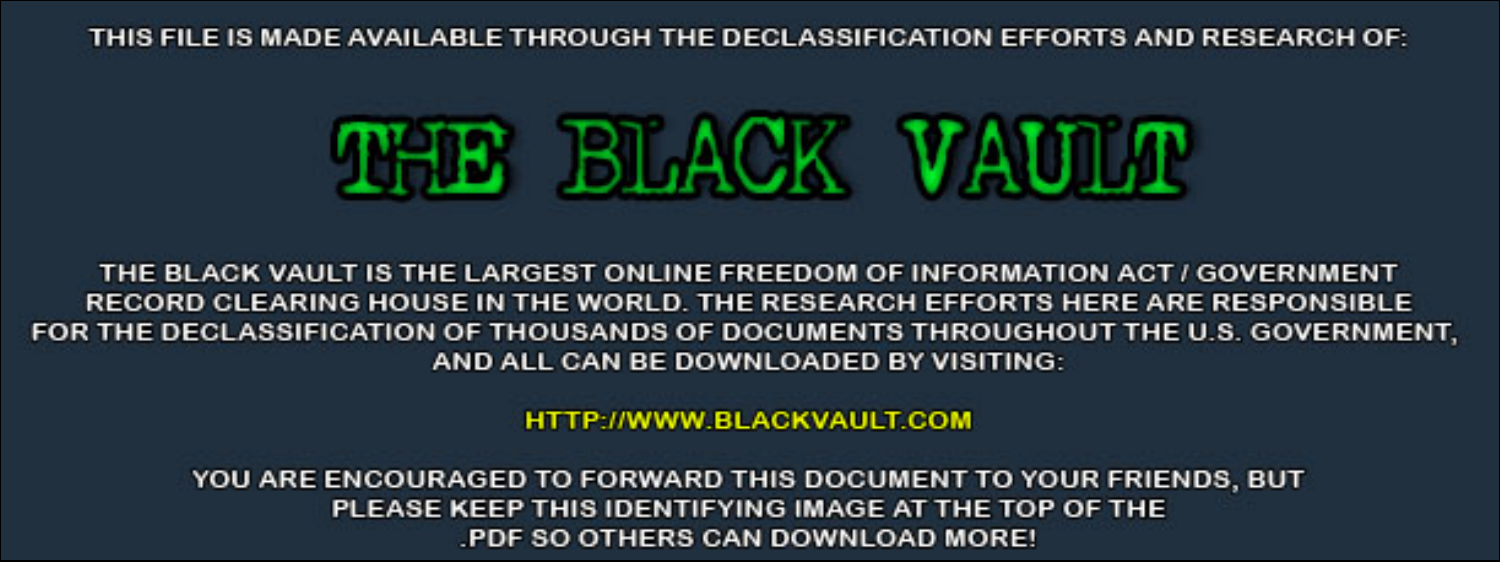## **Cryptologic Almanac 50th Anniversary Series Wilma Z. Davis**

(U) The Center for Cryptologic History is saddened to report the death of another early American codebreaker: Wilma Zimmerman Davis died last month at age 89. Davis was hired by William Friedman in the 1930s and worked for NSA and its predecessor agencies, with two breaks, until her retirement in 1973.

(U) Wilma Davis was born in March 1912. She grew up in West Virginia and attended Bethany College, graduating with a degree in mathematics in 1932. She taught for about four years until her first marriage. She and her husband moved to Washington, DC, in about 1936.

(U) Davis first became interested in cryptology after reading about the American codebreakers William and Elizebeth Friedman in The Washington Star. Her brother-inlaw, a U.S. civil servant, managed to enroll her in some Navy correspondence courses in cryptology, which she greatly enjoyed and apparently did quite well in. After holding a variety of jobs in the DC area, Davis took the Civil Service exam and was hired as a cryptanalyst by William Friedman in 1937 or 1938.

(U) She quickly became part of the tight-knit cadre of prewar cryptanalysts who both worked and played together. When Davis' husband died less than six months after her employment by Friedman, it was her friends at work who got her through the difficult times. "I was a very lucky person that I happened to be there when I lost my husband," Davis recalled later, "...these people gather[ed] around like family and it made life really worth living and going on." Davis' cryptologic family also supported her through other crises later in her life.

(U) Initially, Davis was assigned to the team attacking Italian diplomatic ciphers, which she later recalled as fun because they were readily exploitable. She remained on the Italian problem until 1942 when she was transferred to the Japanese problem. By 1944 Davis was head of "Department A," the team responsible for solving and processing all addresses on all intercepted Japanese Army code messages. She remained in this position through the end of the war when she transferred to the Chinese team and then to the Russian problem now known as VENONA.

(U) Davis left cryptology in 1949, when she married her second husband, John Manson, and moved to Canada. Unfortunately, this marriage was also cut short when Manson died

Approved for release by NSA on 9 January 2007 pursuant to E.O. 12958, as amended. MDR-51909